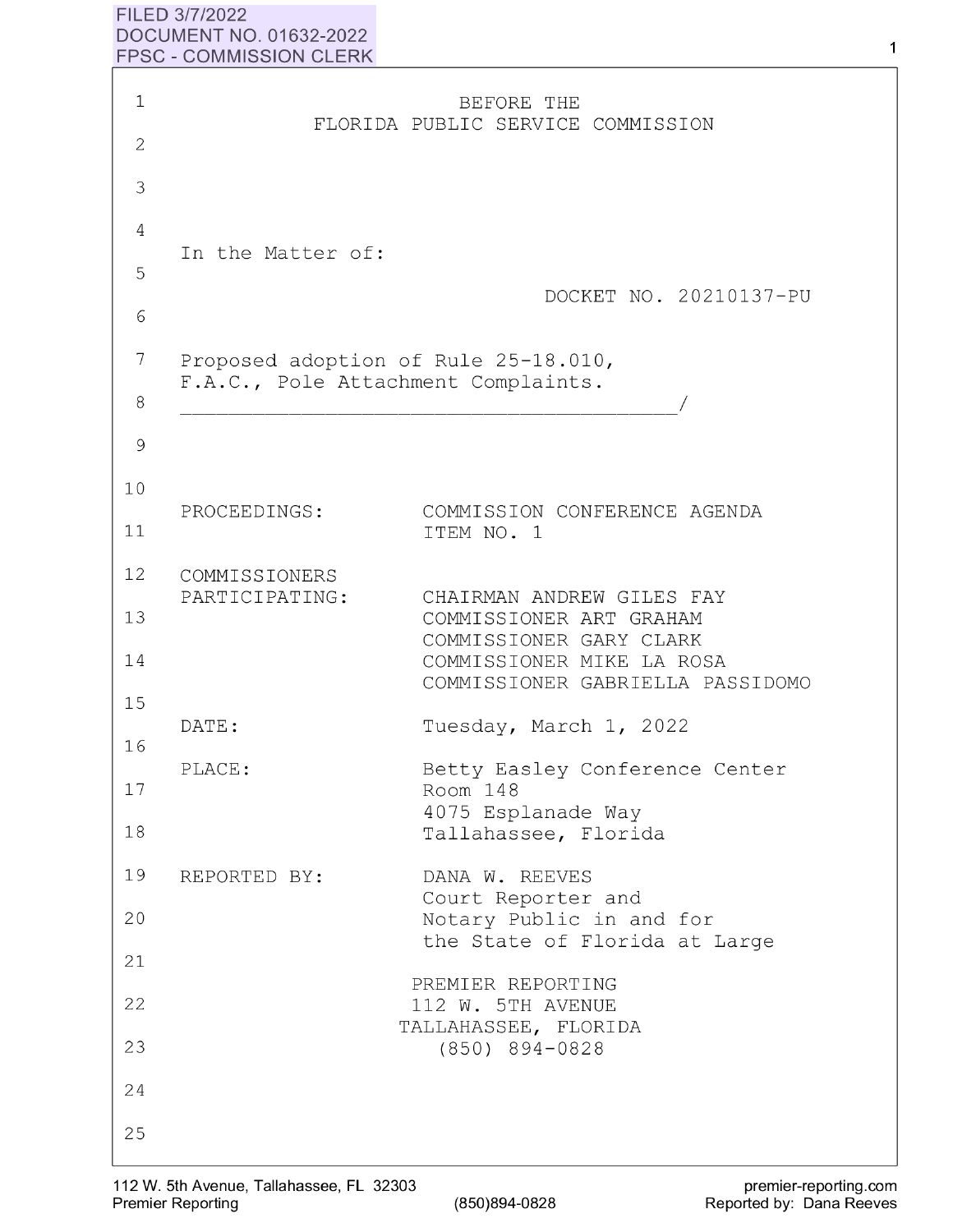P R O C E E D I N G S CHAIRMAN FAY: All right. Commissioners, next we will move to Item 1. Make sure staff has a minute to get in place for that item. All right. Good morning, Mrs. Cowdery. You will be presenting this item. You get to come before me pretty much every meeting now as Chair. I don't know if that's a good or a bad thing. MS. COWDERY: It's a joy. CHAIRMAN FAY: Thank you. With that, I'll allow you to present the item, Ms. Cowdery. MS. COWDERY: Okay. Item No. 1 is a rule hearing to address whether the Commission should make changes in proposed Rule 2518.010, pole attachment complaints that was proposed by the Commission on November 4th, 2021 to implement and administrator -- administrate the authority granted 18 to the Commission to regulate and enforce rates, charges, terms and conditions of pole attachments. After the rule was proposed, Florida Internet and Television Association and four of its five members filed a joint request for hearing on the proposed pole attachment complaints rule and suggested changes to the paragraphs, state the information that must be filed with a complaint and a response.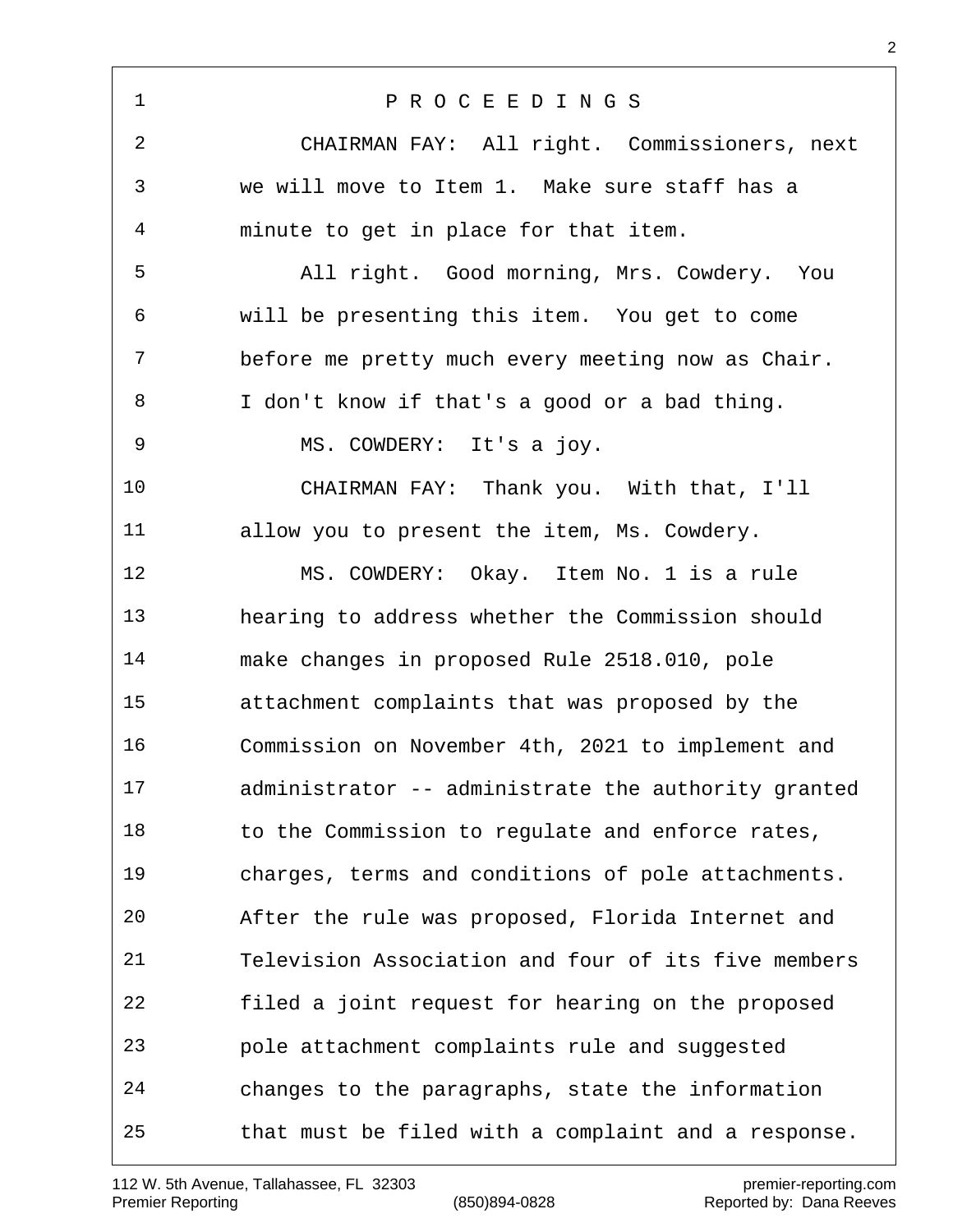As an item on the regularly-scheduled February 1st 2022 agenda, a rule hearing was held on whether to make changes to the proposed rule, and today's item is a continuation of that hearing. Staff is recommending changes to the proposed rule that include two of the word changes suggested 7 by AT&T at the February 1st agenda conference. These recommended changes do not change the intent of the proposed rule language, which is to identify the information that must be included in a complaint and in a response filed under Section 366.048. Further, staff believes that these recommended changes are consistent with the Commission's authority and the direction given by the legislature to adopt a procedural rule to administrate and implement the section 366.048 language. John Moyle and Tracy Hatch representing AT&T are here to address the Commission. Also here to address the Commission is Brooke Lewis, representing petitioners Florida Internet and Television Association, Atlantic Broadband, Miami, LLC, Charter Communications, Inc., Comcast Cable Communications, LLC and Cox Communications Gulf Coast, LLC. In addition, the following rulemaking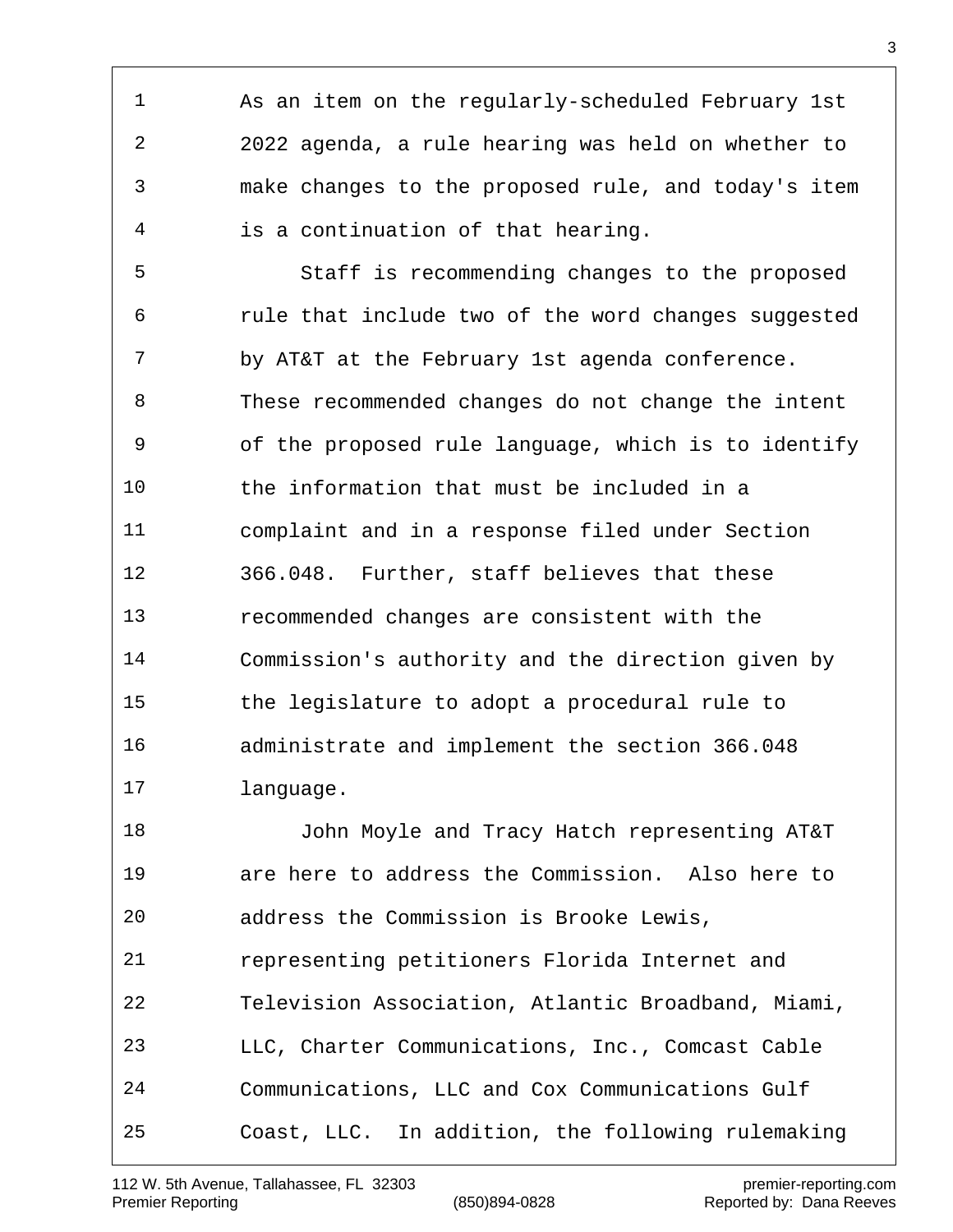1 2 3 4 5 6 7 8 9 10 11 12 13 14 15 16 17 18 19 20 21 22 23 24 participants are here and available to answer questions: Maria Moncada, representing FPL. Jeff Wahlen representing TECO. And Stephanie Cuello representing Duke Energy Florida. Staff is available to respond to questions or comments on the rule. Thank you. CHAIRMAN FAY: Great. Thank you for that summary on that item. Commissioners, what I'll do is I'll allow the parties who would like to address the Commission on this to do so, and I'll just be asking them -- like she said, the interested persons, I'll be asking them to sort of speak within the scope of the discussion of what's been changed with the rule, and ask you to not be repetitive from the previous hearing, as that those issues have been discussed and debated previously. With that, I'll recognize you, Mr. Moyle, to make comments for AT&T. MR. MOYLE: Thank you, Mr. Chairman. For the record, John Moyle on behalf of AT&T, and I'm joined by co-counsel, Tracy Hatch. I want to start by thanking the Commission for the time that it put into this matter at the last hearing. It provided, I think, a good opportunity for some robust

25 discussion about recommended changes that AT&T put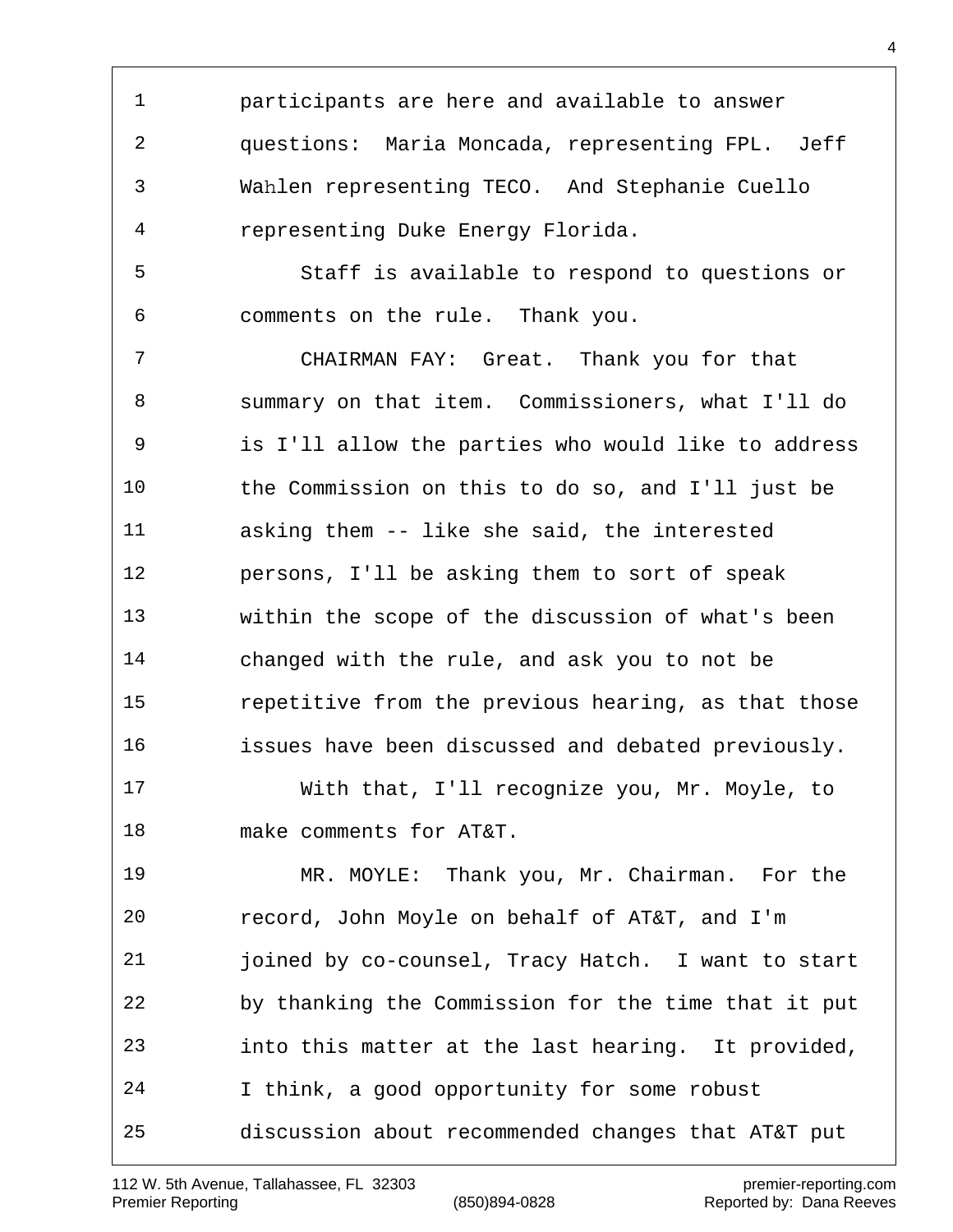forward to make this, we believe, a better rule.

 Staff picked up some of those changes, two of the six that were proposed, and we appreciate that. We've had an opportunity to have some discussions, but I would -- I would say that -- and, Mr. Chair, to your point about the thorough and robust discussion last time, I'm not going to burden the record by going back over the points that we still think should be -- are good points and changes that should be made, but the record's clear on that. We had a long discussion about it last time, we handed out an exhibit, and we would stand by the comments that were made last time and the comments in the exhibit as to why the other changes proposed by AT&T are in order and should be adopted. So, with 16 that, I'll conclude my remarks.

 CHAIRMAN FAY: Great. Thank you. And then Ms. Lewis, on behalf of FITA.

 MS. LEWIS: Good morning, Mr. Chair. Brooke Lewis, Berger Singerman. We stand on our prior comments. We won't burden the record with anything further. We do agree with staff's recommendation and appreciate all of staff's work on this. CHAIRMAN FAY: Great. Thank you. And, Commissioners, that's all I have as far as to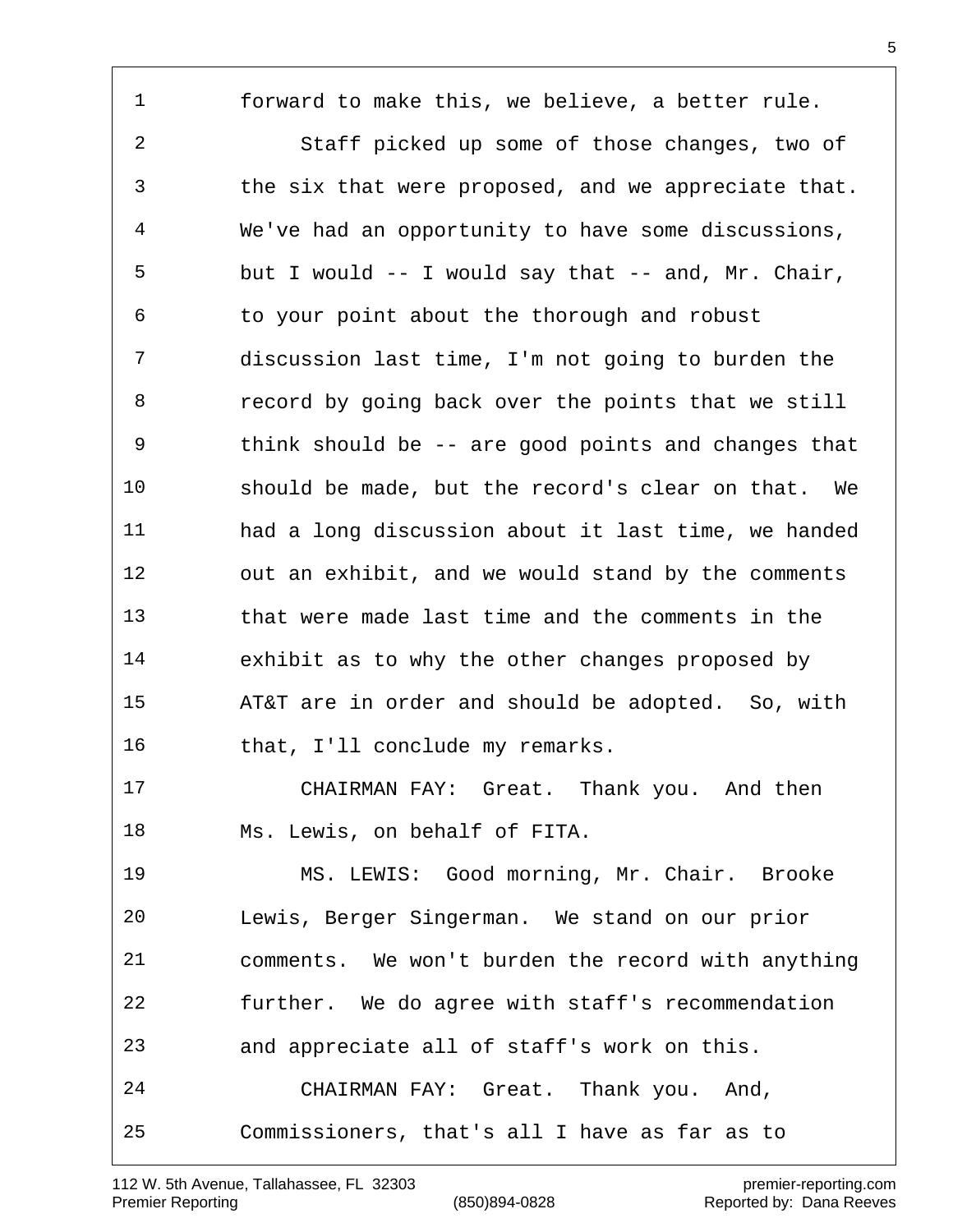1 2 3 4 5 address the Commission. I do have other parties that are available, as stated, Ms. Moncada for FPL, Mr. Wahlen for TECO or Ms. Cuello for Duke, if you have any questions that you would like to direct towards them.

 6 7 8 9 10 11 But, with that, I know that the item has had a lot of discussion, and we've had time to review it. Commissioners, I would be open for any questions and/or debate at this time, and then we could take up a motion, if appropriate. So, with that -- Commissioner Clark, you're recognized.

12 13 14 15 16 17 18 19 COMMISSIONER CLARK: Thank you, Mr. Chairman. Just a quick comment. I want to thank the Commission for indulging me at our last meeting regarding deferral of this item and giving us some time to review some of the proposed changes. I've had plenty of time to sit and meet with counsel and all of my concerns have been addressed, and I can support staff's recommendation.

20 21 22 23 24 25 CHAIRMAN FAY: Great. Thank you. With that, any other Commissioners that would like to comment or any questions or speakers? With that, Commissioners, I will take a motion on this item. COMMISSIONER PASSIDOMO: Mr. Chairman, I move that we accept staff's recommendation on all items.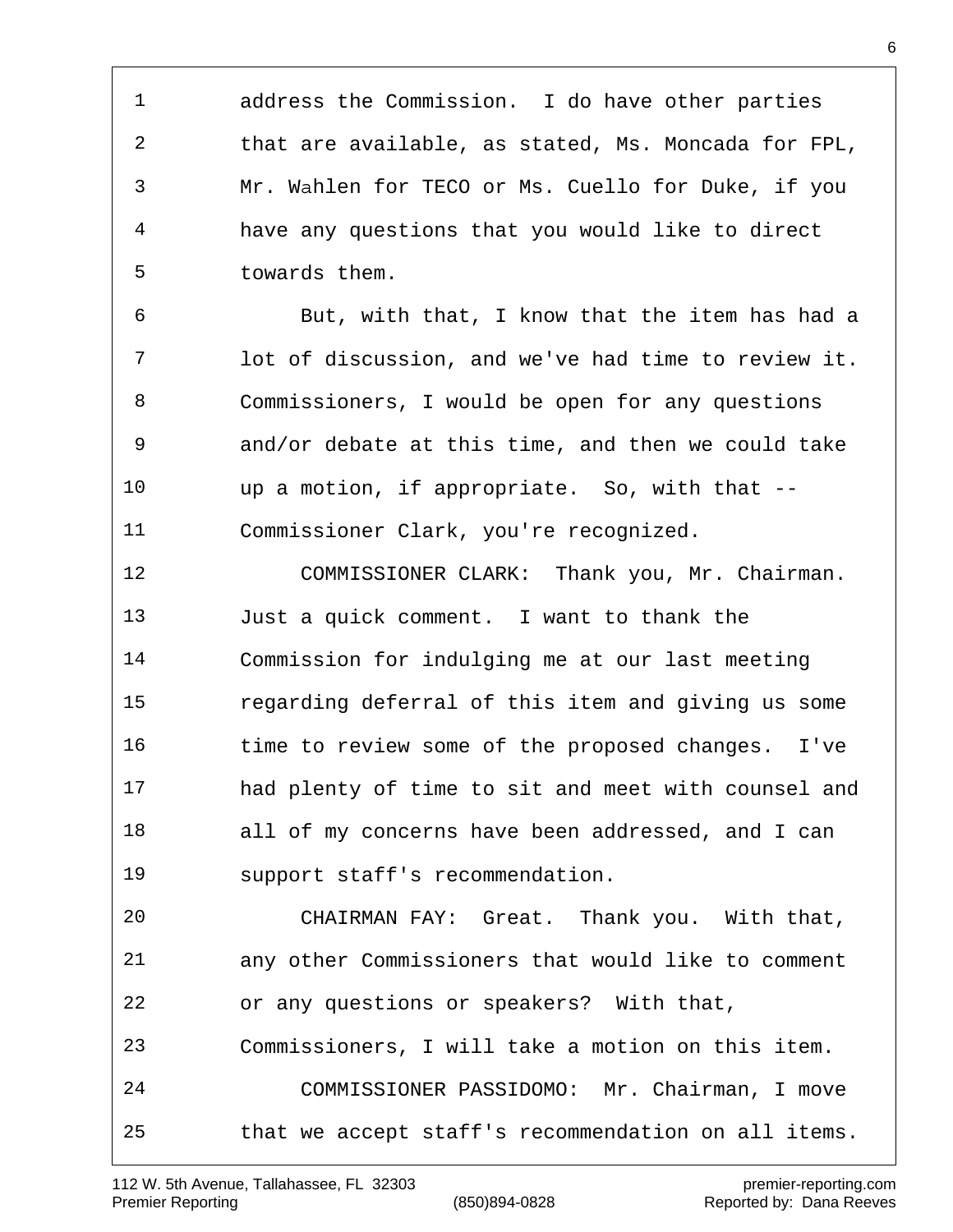| $\mathbf{1}$   | CHAIRMAN FAY: All right. We have a motion          |
|----------------|----------------------------------------------------|
| $\overline{2}$ | for staff's recommendation on all issues. Is there |
| 3              | a second?                                          |
| $\overline{4}$ | COMMISSIONER GRAHAM: Second.                       |
| 5              | CHAIRMAN FAY: We have a motion and a second.       |
| 6              | All commissioners in support, say aye.             |
| 7              | (Chorus of ayes.)                                  |
| 8              | CHAIRMAN FAY: Any opposed?                         |
| 9              | (No comments made.)                                |
| 10             | CHAIRMAN FAY: With that, Item 1 passes.            |
| 11             | Thank you.                                         |
| 12             | (Agenda item concluded.)                           |
| 13             |                                                    |
| 14             |                                                    |
| 15             |                                                    |
| 16             |                                                    |
| 17             |                                                    |
| $18\,$         |                                                    |
| 19             |                                                    |
| $20$           |                                                    |
| $21\,$         |                                                    |
| $2\sqrt{2}$    |                                                    |
| 23             |                                                    |
| $2\sqrt{4}$    |                                                    |
| 25             |                                                    |